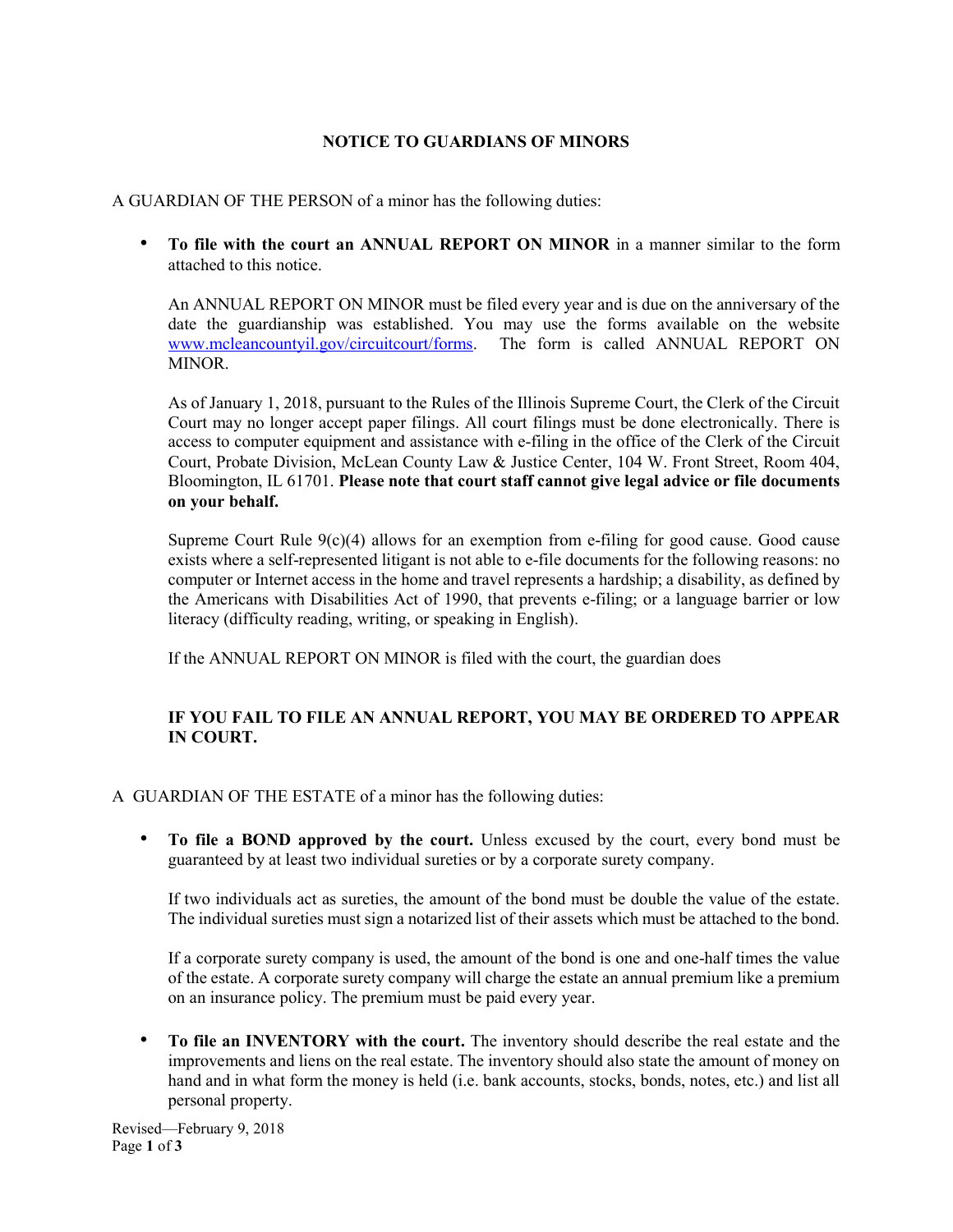The initial inventory must be filed with the court within 60 days after the issuance of the letters of office.

- To file an annual ACCOUNTING with the court. The annual accounting should list all money received by the guardian and all money spent by the guardian on behalf of the minor, and the assets remaining on hand at the end of the accounting period. The guardian should be prepared to produce receipts for all expenditures made on behalf of the minor.
- An annual Accounting must be filed every year and is due on the anniversary of the date the guardianship was established. You may use the forms available on the website www.mcleancountyil.gov/circuitcourt/forms. The form is called ACCOUNTING.

As of January 1, 2018, pursuant to the Rules of the Illinois Supreme Court, the Clerk of the Circuit Court may no longer accept paper filings. All court filings must be done electronically. There is access to computer equipment and assistance with e-filing in the office of the Clerk of the Circuit Court, Probate Division, McLean County Law & Justice Center, 104 W. Front Street, Room 404, Bloomington, IL 61701. Please note that court staff cannot give legal advice or file documents on your behalf.

Supreme Court Rule  $9(c)(4)$  allows for an exemption from e-filing for good cause. Good cause exists where a self-represented litigant is not able to e-file documents for the following reasons: no computer or Internet access in the home and travel represents a hardship; a disability, as defined by the Americans with Disabilities Act of 1990, that prevents e-filing; or a language barrier or low literacy (difficulty reading, writing, or speaking in English).

If the ANNUAL ACCOUNTING is filed with the court, the guardian does not need to appear in court unless the court sends out a notice to appear.

# IF YOU FAIL TO FILE AN ANNUAL ACCOUNTING, YOU MAY BE ORDERED TO APPEAR IN COURT.

- To keep detailed records of all financial transactions in the estate accounts. If a guardian cannot explain to the court what he or she has done with the money of a minor, or if the court finds the guardianship funds have been mismanaged or misused, the guardian may be held liable for the money and have to pay it back. The money and property of the minor should be kept separate and titled in the name of the guardian of the estate.
- To invest the assets of the minor frugally. Assets may be invested in United States government obligations or bank accounts and certificates of deposit insured by the United States. Other investments may need approval of the court.
- To use the assets and income of the minor for the comfort and suitable support and education of the minor. Expenditures should be limited to providing the basics of food, clothing, shelter and health care. Extraordinary expenditures should be pre-approved by the court.
- To obtain the permission of the Court to sell, lease, or mortgage the property of the minor.